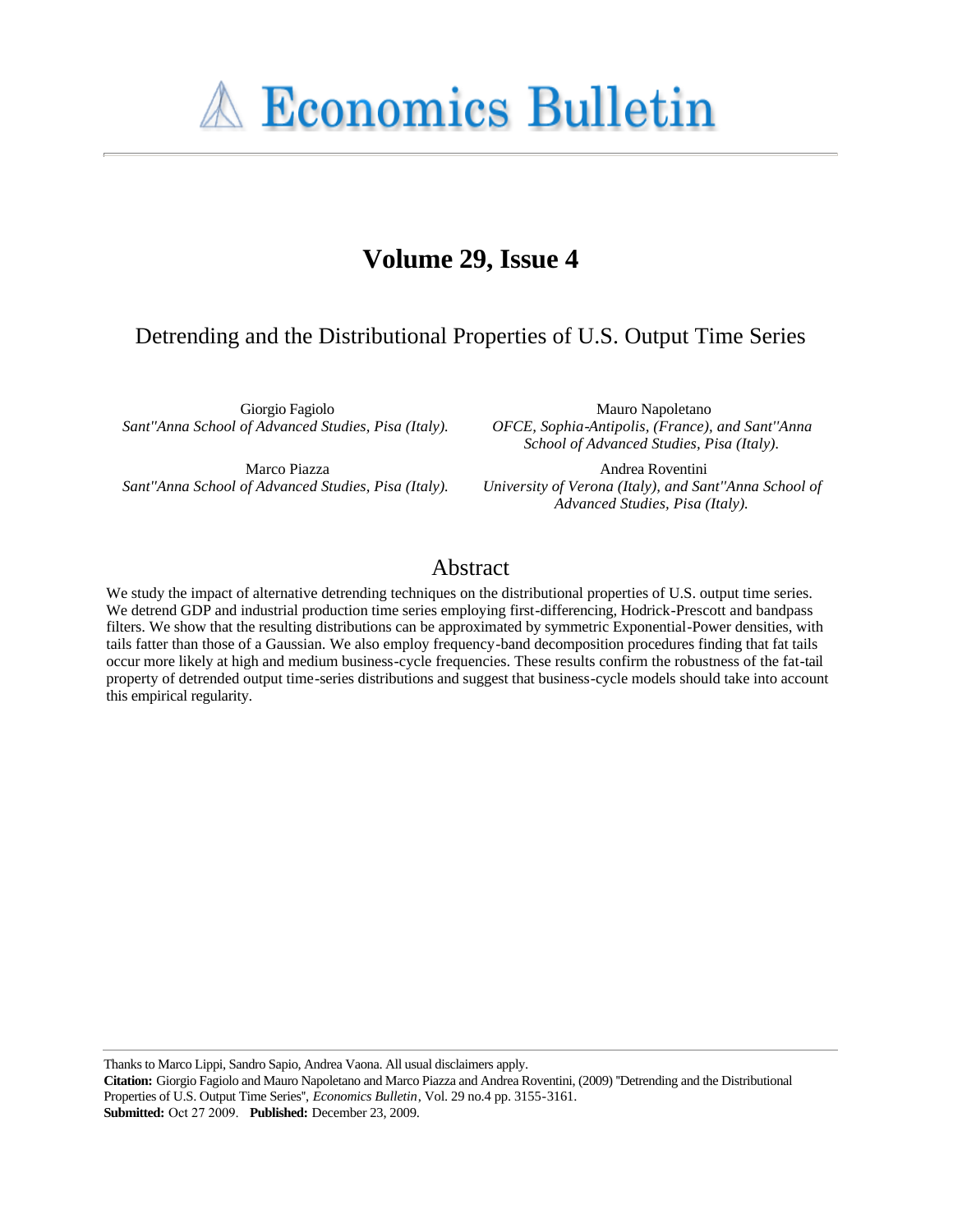#### 1. Introduction

In the recent years, different detrending techniques (e.g. linear trend, first-differencing, Hodrick-Prescott and bandpass filters) have been proposed in macroeconomics to study the business-cycle properties of aggregate time series (see e.g. Stock and Watson, 1999; Christiano and Fitzgerald, 2003). However, the choice of the detrending procedure is anything but neutral: different filtering methods can affect both the qualitative and the quantitative stylized facts of the business cycle (Canova, 1998) and can bias the determination of businesscycle turning points (Canova, 1999). Furthermore, the choice of the filter has also significant implications for macroeconomic theory: Delle Chiaie (2009) shows that different detrending techniques affect the estimation of structural parameters in Dynamic Stochastic General Equilibrium (DSGE) models (e.g., Woodford, 2003; Galí and Gertler, 2007), altering in turn the magnitude and persistence of model responses to shocks.

Following this line of research, this work explores whether detrending has any relevant impact on the distributional properties of filtered output time series. More specifically, we filter U.S. GDP and industrial production (IP) time series employing a number of different detrending techniques and we study the shape of the resulting time-series distributions using a parametric approach.

Our results show that: (i) detrended U.S. output time-series distributions can be well proxied by Expontial-Power densities with tails much fatter than those of a Normal distribution; (ii) fat-tailed distributions emerge irrespectively of the particular filtering technique employed to detrend the series (e.g. first-differencing, Hodrick-Prescott, bandpass filters).

Furthermore, we investigate whether there exist frequencies that are more conducive to fat-tail behaviors. Our exercises suggest that fat tails do not seem to be a distinctive feature of all classes of output fluctuations, as they can be more likely associated with high and medium business-cycle frequencies.

The foregoing results have implications for both theoretical and empirical research. First, they add further support to the widespread emergence of fat tails in the distributions of country output fluctuations and growth shocks. Indeed, Fagiolo, Napoletano, and Roventini (2008) show that fat-tailed, Exponential-Power densities can well proxy time-series distributions of GDP and IP growth rates – computed employing a first-differencing filter – for the U.S. and several other OECD countries<sup>1</sup>. Therefore, the findings presented in this note complement such previous results suggesting that non-Gaussian fat tails are a distinctive and robust feature of all distributions that proxy the deviations of business fluctuations around the trend.

Second, the fact that fat tails are more likely to appear at relatively high frequency bands associated to business-cycle periodicities implies that short-run models such as the DSGE should, on the one hand, try to replicate this additional stylized fact and, on the other hand, aim at delivering implications that are robust to non Gaussian shocks. Finally, our results indicate that short-run phenomena (e.g. business inventory management) might be possible candidates to provide convincing theoretical explanations of output fat-tail distributions.

<sup>&</sup>lt;sup>1</sup>Fagiolo, Napoletano, and Roventini (2008) also show that fat tails in output growth-rate distributions emerge independently of the measures of the aggregate output used, the densities employed in the estimation, the length of time lags used to compute growth rates, and the presence of outliers, autocorrelation and heteroschedasticity. See also Castaldi and Dosi (2009) for similar results from a cross-country perspective.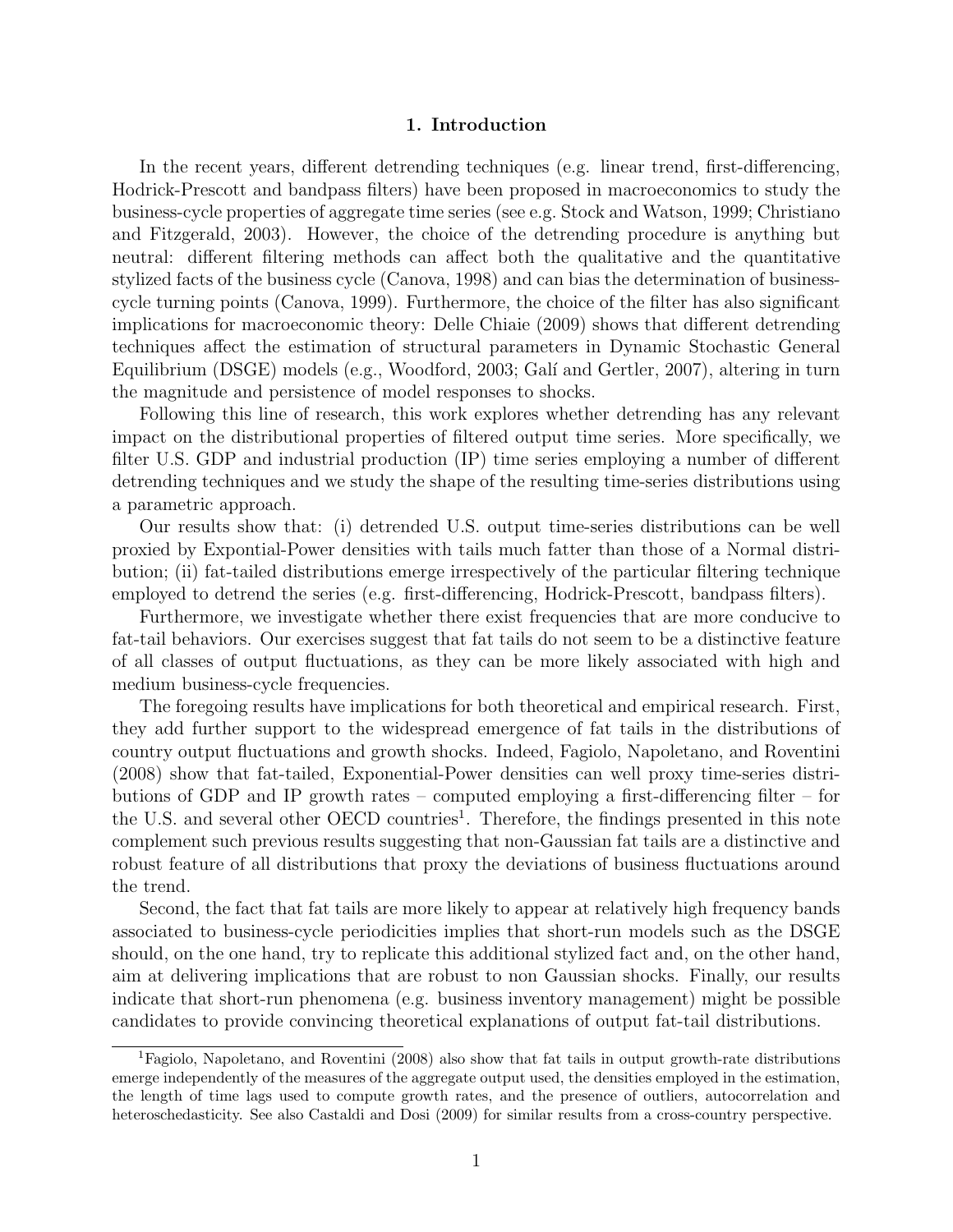The paper is organized as follows: Section 2 describes the data and the methodology employed. Section 3 presents the results. Section 4 concludes.

#### 2. Data and Methodology

The main objects of investigation are the (natural) logarithms of U.S. GDP and industrial production (IP) time series. Quarterly GDP ranges from 1947Q1 to 2005Q3 (234 observations), monthly IP ranges from 1921M1 to 2005M10 (1017 observations). All series are seasonally-adjusted and are provided by the St. Louis Federal Reserve Economic Data (FRED) database<sup>2</sup> .

In order to observe the behavior of the series at business-cycle frequencies it is common practice to detrend the series employing different filters. In this paper we take an agnostic approach to this problem: none of the filtering methods employed is supposed to be the correct one. Instead, following Canova (1998), we assume that all procedures are approximations that isolate different aspects of the secular and cyclical components of the series. So, the question is not which method is the more appropriate, but whether the statistical properties of the distributions of filtered time series are invariant to the filter employed. In what follows, we shall employ four filters methods: first-differencing filter (FD), the Hodrick and Prescott (1981) filter (HP), the Baxter and King (1999) bandpass filter (BK), and the Christiano and Fitzgerald (2003) bandpass filter (CF).

After having removed the trend from output time series, we take a parametric approach to the detection of fat-tail behavior by fitting detrended output time series with the Exponential-Power (EP) family of densities, also known as Subbotin distribution (for details, see Bottazzi and Secchi, 2003a,b). The EP probability density function reads:

$$
f(x; b, a, m) = \frac{1}{2ab^{\frac{1}{b}}\Gamma\left(1 + \frac{1}{b}\right)} e^{-\frac{1}{b}\left|\frac{x - m}{a}\right|^{b}},
$$
\n(1)

where  $\Gamma(\cdot)$  is the Gamma function.

The exponential-power density is a flexible statistical tool, which is characterized by a scale parameter a, a location parameter m, and a shape parameter b. The latter determines the fatness of the tails. Since the EP encompasses both Gaussian  $(b = 2)$  and Laplace  $(b = 1)$ densities, the estimate of b (together with its standard deviation) can be employed to measure how far the empirical distribution is from these benchmarks: the lower the estimate for b, the fatter the tails. We jointly estimate the three parameters of the Subbotin density via maximum likelihood (ML), employing the package SUBBOTOOLS<sup>3</sup>. In what follows, we indicate by  $\hat{x}$  the ML estimate of the parameter  $x \in \{a, m, b\}$ .

#### 3. Results

We start presenting the first four moments of U.S. output time series for the different filters employed (cf. Table I). The mean levels are near zero, with the exception of FD filter.

<sup>2</sup>Freely available online at http://research.stlouisfed.org/fred2/.

 $3A$ vailable online at http://cafim.sssup.it/giulio/software/subbotools/. See Bottazzi (2004) for details. For other theoretical and computational issues concerning this procedure, we refer to Bottazzi and Secchi (2006).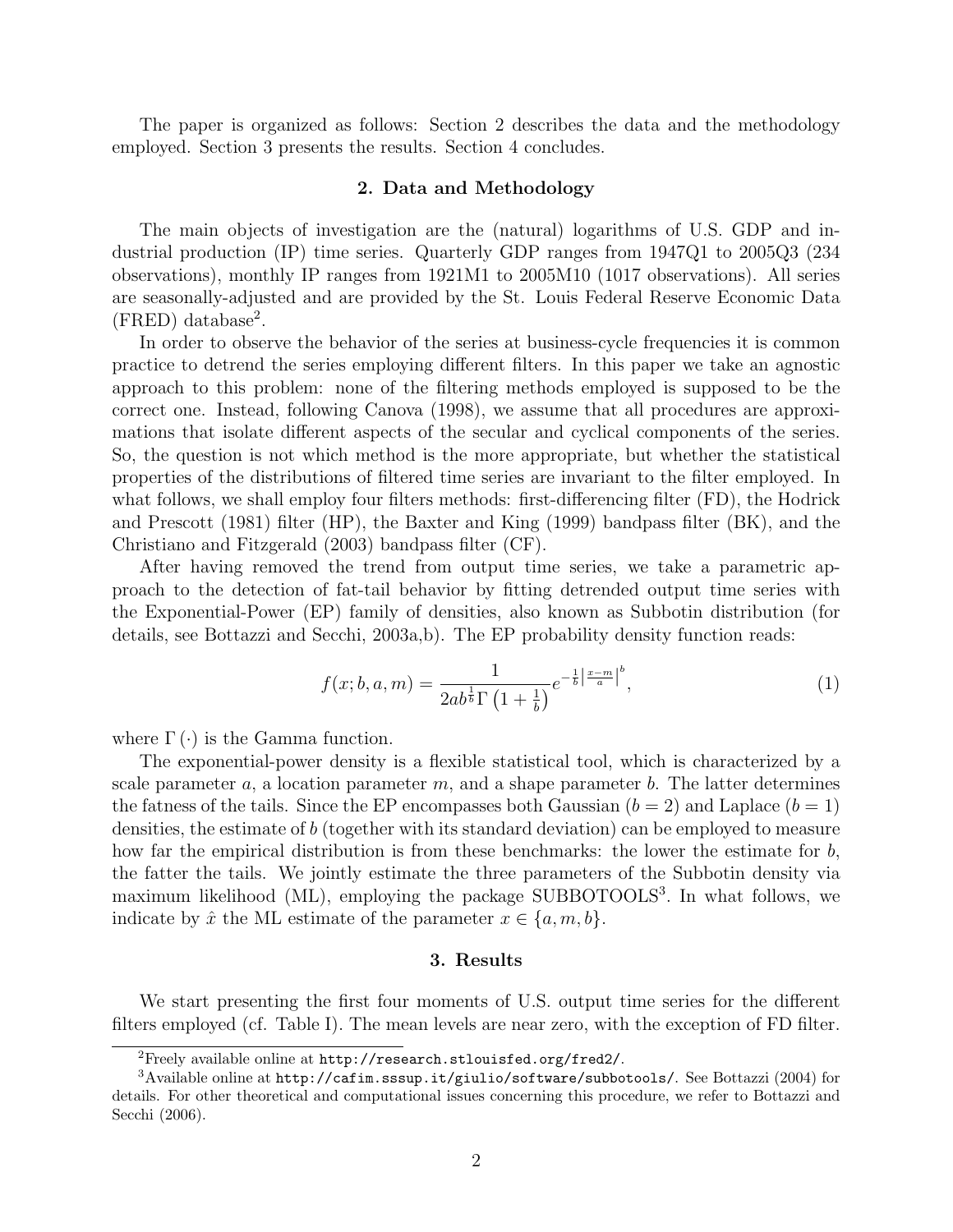| Series | Filter    | Mean      | Std. Dev. | <b>Skewness</b> | Kurtosis |
|--------|-----------|-----------|-----------|-----------------|----------|
| GDP    | FD        | 0.0083    | 0.0098    | $-0.0500$       | 4.3614   |
| GDP    | ΗP        | 0.0000    | 0.0165    | $-0.6071$       | 3.8007   |
| GDP    | CF        | $-0.0001$ | 0.0158    | $-0.2505$       | 3.4900   |
| GDP    | ВK        | 0.0007    | 0.0156    | $-0.3896$       | 3.0602   |
| IΡ     | FD        | 0.0031    | 0.0191    | 0.3594          | 14.6537  |
| IΡ     | <b>HP</b> | 0.0000    | 0.0707    | $-0.4691$       | 6.4696   |
| IΡ     | CF        | 0.0005    | 0.0716    | $-0.1029$       | 6.0671   |
| IΡ     | ВK        | 0.0001    | 0.0655    | $-0.5437$       | 7.2340   |

Table I: Summary Statistics of U.S. Output Time Series

Moreover, the variance levels of HP, BK and CF filters are very large, relatively to the FD filter. Furthermore, skewness levels are generally small, implying a marked symmetry of the underlying distributions. Finally, the relatively large levels of kurtosis (especially for IP) suggest that output distributions exhibit fat tails.

In order to better explore the leptokurtosis present in the data, we fit U.S. output distributions with the Exponential-Power density. Maximum likelihood estimates, standard errors and Cramér-Rao confidence intervals (for  $\hat{b}$  only) are reported in Table II<sup>4</sup>. We find that filtered GDP and IP series display tails fatter than Gaussian ones<sup>5</sup>. The only exception is BK filtered GDP series. Note also that for all filtered IP time series  $b$  is smaller than 1, implying tails even fatter than those of a Laplace distribution<sup>6</sup>. These results are statistically confirmed by Cramér-Rao confidence intervals  $(CI)$ , which show that all CIs are below 2 (again, BK filtered GDP is the only exception). The CI for IP series remains entirely to the left of 1. The foregoing results seem to confirm the findings of non-normality presented in Fagiolo, Napoletano, and Roventini (2008) for the case of first-differencing filter (i.e., output growth rates). In addition, the considerable fatter tails exhibited by IP distributions as compared to GDP ones suggest that there might exist smoothing mechanisms at work (related to e.g. services industry, automatic stabilizers, etc., cf. Zarnowitz, 1992) dampening the effects of idiosyncratic firm shocks.

Note also that estimates for the shape parameters of BK, CF and HP time series are greater than those of the FD filter. A possible explanation is that HP, BK and CF filters wash away high-frequency fluctuations, which could be responsible for the emergence of fat tails. In order to explore this hypothesis, we try to understand which frequencies in the spectrum of the series are more conducive to the leptokurtosis observed in the data. We address this issue by isolating different frequency bands in the spectrum of the series and estimating the parameters of the Exponential-Power density in each single band. More precisely, we bandpass filter output growth rates employing rolling bandwidths of 1 and 6.5

<sup>&</sup>lt;sup>4</sup>Cramér-Rao intervals in Table II are given by  $\hat{b} \pm 2\sigma(\hat{b})$ , where  $\sigma(\hat{b})$  is the standard error of b. Estimates of the parameters of the symmetric EP density and their standard errors can be obtained by setting the appropriate value of the "verbosity" parameter in the command subbofit, available in the SUBBOTOOLS package. For more information we refer to the SUBBOTOOLS package user's manual (see Bottazzi, 2004).

<sup>5</sup>Goodness-of-fit analysis, performed through several tests, do not typically reject the null hypothesis that filtered output time series are Exponenial-Power distributed.

<sup>&</sup>lt;sup>6</sup>The comparison between GDP and IP  $\hat{b}$  can be biased by the different econometric sample sizes employed. Nevertheless, in line with Fagiolo, Napoletano, and Roventini (2008), we find that (not shown) estimates of b rise but are still lower than GDP ones if the same sample period is employed.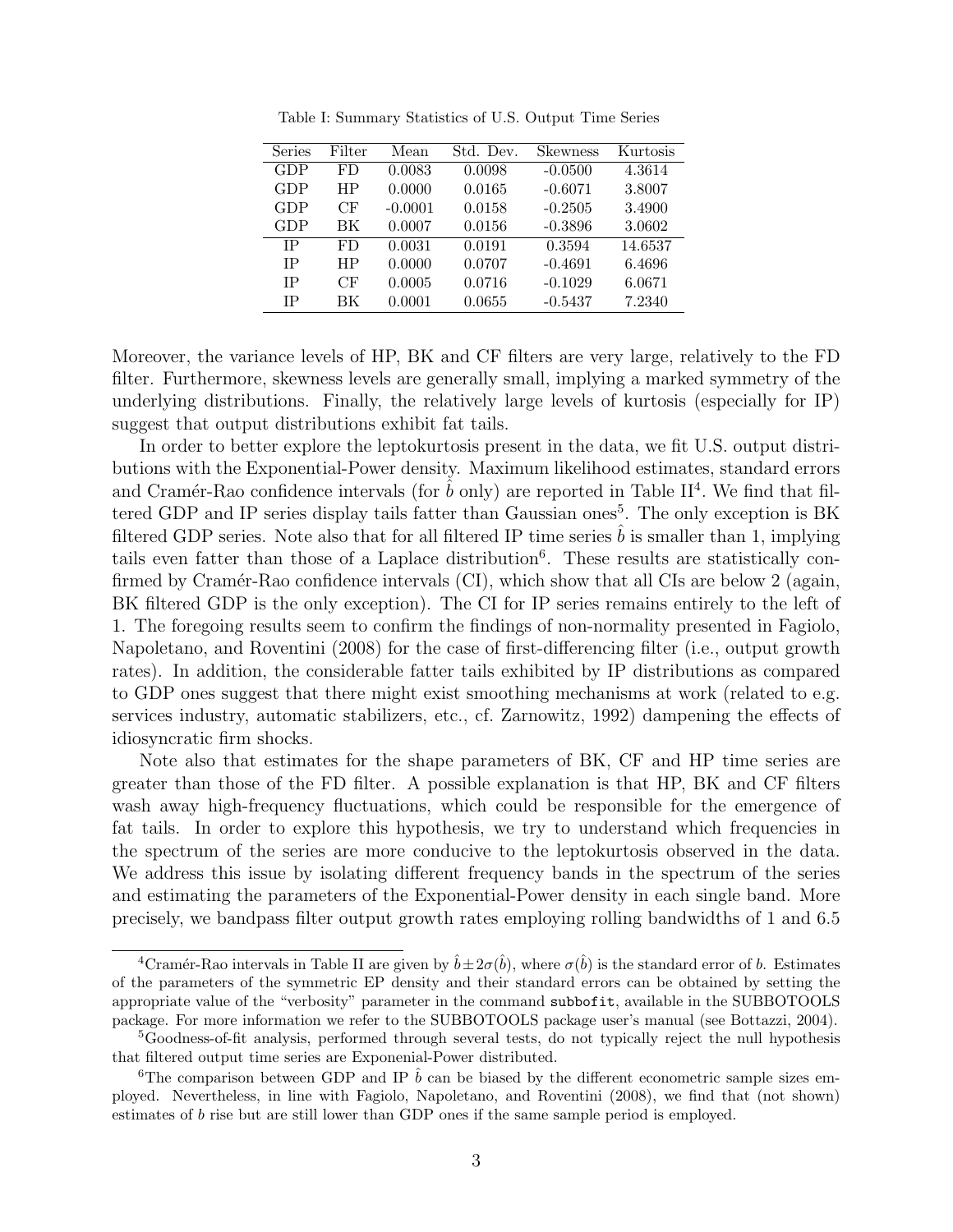Table II: Estimated Exponential-Power Parameters

| Series    | Filter    | $\boldsymbol{b}$ | Std.Err. | Cramér-Rao CIs      | â      | Std.Err. | $\hat{m}$ | Std.Err. |
|-----------|-----------|------------------|----------|---------------------|--------|----------|-----------|----------|
| GDP       | FD.       | 1.1757           | 0.1454   | $0.8849$ , $1.4665$ | 0.0076 | 0.0005   | 0.0079    | 0.0005   |
| GDP       | HP        | 1.3956           | 0.1798   | 1.0360, 1.7552      | 0.0141 | 0.0010   | 0.0008    | 0.0011   |
| GDP       | CF        | 1.5189           | 0.2001   | 1.1186, 1.9191      | 0.0140 | 0.0010   | 0.0002    | 0.0012   |
| GDP       | BK.       | 1.8180           | 0.2656   | $1.2868$ , $2.3492$ | 0.0149 | 0.0011   | 0.0006    | 0.0017   |
| IP.       | FD.       | 0.7026           | 0.0376   | $0.6274$ , $0.7778$ | 0.0095 | 0.0004   | 0.0032    | 0.0002   |
| <b>IP</b> | <b>HP</b> | 0.7839           | 0.0428   | 0.6983, 0.8695      | 0.0413 | 0.0017   | 0.0023    | 0.0011   |
| <b>IP</b> | CF        | 0.7210           | 0.0388   | $0.6434$ , $0.7986$ | 0.0402 | 0.0017   | 0.0025    | 0.0011   |
| <b>IP</b> | BK        | 0.7765           | 0.0438   | 0.6889, 0.8641      | 0.0371 | 0.0016   | 0.0019    | 0.0010   |

years and we plot the ensuing  $b$  together with their CI in Figure 1.

Let us begin with GDP. For the wider bandwidth of  $6.5$  years,  $b$  are initially almost constant and then start growing as the band moves towards lower frequencies. In particular, filtered series display tails fatter than Gaussian ones until the shifting band takes on board periodicities higher than 35 quarters. The picture changes if we employ a one-year bandwidth. In this case,  $b$  remains initially constant, then starts growing and finally, after a slight decrease, stays constant again. Anyway, leptokurtosis is present in the data up to 13 quarters. More generally, the analysis of filtered GDP seems to point out that relatively higher frequencies in the business-cycle spectrum are more conducive to fat-tail distributions. Filtered IP series distributions appear to be non Gaussian whatever band and bandwidth we consider. In particular, shape parameters appear to be lower than one. Moreover, similarly to GDP, fat tails are more marked at frequencies belonging to the relatively more irregular part of the spectrum.

#### 4. Concluding Remarks

In this note, we have investigated the statistical properties of the distributions of U.S. filtered output time series. We have shown that fat tails in the distributions of output are robust to different filtering methods employed for isolating the cyclical component in the series. Moreover, we have performed a detailed frequency analysis finding that high and medium frequencies in the spectrum (associated to relatively short business-cycle fluctuations) are also the ones more conducive to fat tails in the data.

Our results bring further support to the claim that fat tails are a very robust feature of detrended output distributions at the aggregate level, as they emerge also independently from the particular filter applied to data. In addition, they suggest that business-cycle models such as those belonging to the DSGE family, should try to reproduce this empirical regularity, but their empirical performance should also be robust to the inclusion of shocks drawn from fat-tail distributions. Finally, they appear to indicate that possible theoretical explanations of output fat-tail distributions could be obtained studying short-run phenomena such as business inventory management.

The present work could be extended in many ways. To begin with, one could perform the same exercises in other countries taking into account different business-cycle chronologies in the specification of bandpass filter parameters. Moreover, one could study the distributional properties (and the relatively robustness as to different detrending techniques) of other important macroeconomic time series, such as consumption, investment, monetary aggregates,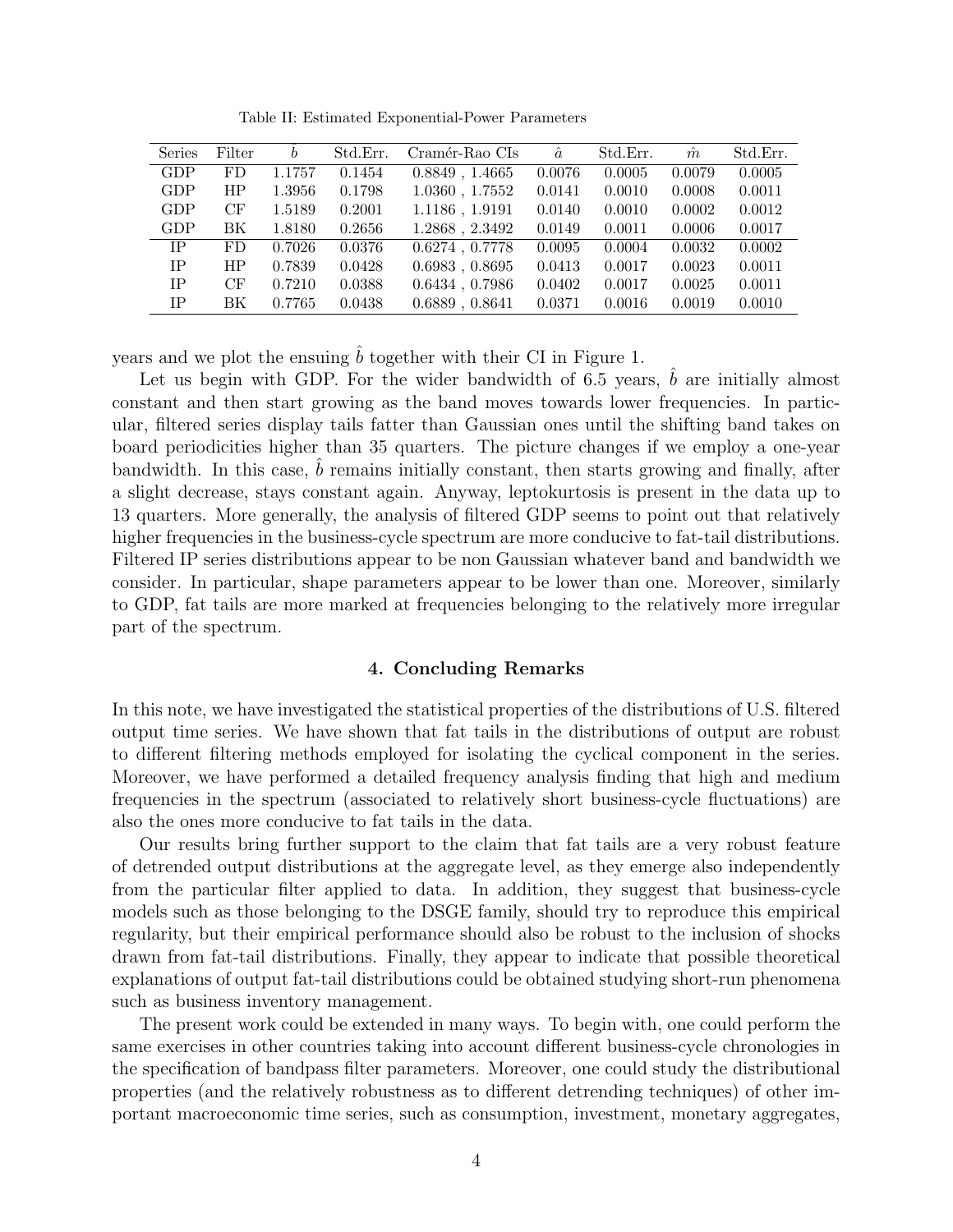etc. In particular, the presence of fat tails in filtered inflation and unemployment time-series distributions may be of particular interest for policy makers. Finally, one could examine the distribution of disaggregated industrial production time series in order to try to understand which sectors are more responsible for the fat-tail property observed in IP series.



Figure 1: Estimated Exponential-Power  $\hat{b}$  Parameters vs. Shifting Frequency Bands  $(\overline{q})$